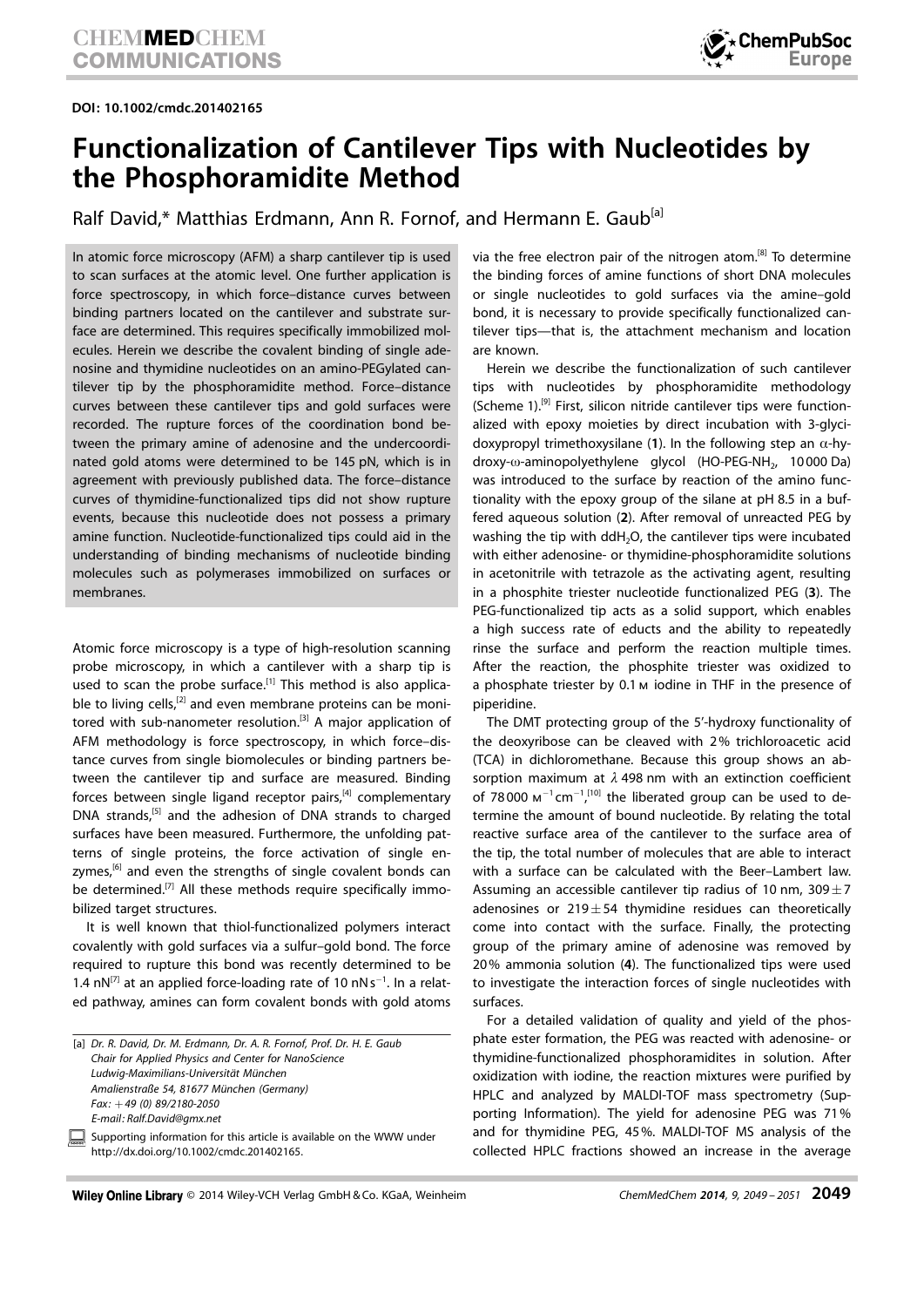## **CHEMMEDCHEM** COMMUNICATIONS <www.chemmedchem.org>



Scheme 1. Functionalization of cantilever tips with nucleotides by the phosphoramidite method. First the silicon oxide tip is functionalized with an epoxysilane. The epoxy function reacts in a second step with the amine group of a bifunctional polyethylene glycol (OH-PEG-NH<sub>2</sub>). Reaction of the hydroxy group with a phosphoramidite–nucleotide leads to a PEG–phosphite triester, which is then oxidized to a PEG–phosphate triester. Removal of the protecting groups results in a nucleotide-functionalized tip.

mass of 652 Da in the case of adenosine coupling and 619 Da in the case of thymidine coupling relative to unfunctionalized PEG. These masses correspond to nucleotides containing the DMT protecting groups (Figure S2, Supporting Information). Thus it was shown that the formation of the phosphate ester works in general. Because the tip acts as a solid support, the yield could be enhanced with an increased concentration of educts and repeated reaction steps. To determine the applicability of the nucleotide-functionalized cantilever tips for investigating interactions of nucleotides or short DNA strands with DNA binding enzymes, surfaces, or other structures, we chose a gold-coated surface as the target. As described previously, primary amines can form a coordination bond with undercoordinated gold atoms.<sup>[8, 11]</sup> The force to disrupt such a single coordination bond was recently determined by single-molecule force spectroscopy to be in the range of 150–170 pN.[12] Previous studies describe typical energies for the Au-N bond of  $32-42$  kJ mol<sup>-1</sup> and a bond length of nearly 0.3 nm, which corresponds to a barrier force of  $\sim$  185 pN.<sup>[13]</sup> Thus the coordinative Au-N bond is clearly weaker than the covalent Au-S bond.

Providing clearly detectable forces, the amine–gold bond is a good model to probe binding forces of nucleotide-functionalized tips with target structures. Both the adenosine- and thymidine-functionalized cantilevers were brought into contact with the gold surface for  $0.5$  s in water containing 100  $\mu$ M  $MgCl<sub>2</sub>$  and then removed with a pulling speed of 1500 nm s<sup>-1</sup> in the AFM (Figure 1). A pH value of 8.5 was chosen to enhance the number of deprotonated amines with free electron pairs to react with the gold surface.

To provide a chemically reactive gold surface without passivating oxide layers, cyclic voltammograms were performed prior to the force spectroscopy experiments. In the case of adenosine, force–distance curves could be recorded, which showed an average rupture force of 145 pN (Figure 1C) and average contour length of 40 nm (Figure 1D). This length is typical for a 10-kDa PEG, and the force–distance curve was fit with a two-state freely jointed chain (FJC) model. $[14]$  In the case of thymidine, no specific force–distance curves could be detected. Because thymine does not possess a primary amino function with a free electron pair, it is unable to covalently interact with the gold surface to form a coordinate nitrogen–gold bond.

Taken together, we provide a simple and inexpensive method for the introduction of single nucleotides to cantilever tips. This study demonstrated



Figure 1. Probing the interaction between nucleotides and gold surfaces by AFM. Adenosine (A) or thymidine (B) nucleotides were attached to a 10-kDa PEG spacer molecule, which itself was covalently bound to the AFM tip via an epoxysilane. Typical examples of force–extension curves, with adenosine and thymidine as the nucleotides, were recorded. No measurable interaction could be observed for the thymidine–PEG, whereas for adenosine, stretching of the PEG spacer (two-state FJC fit, black curve) and rupture of the N-Au bond in the range of 145 pN was repeatedly observed. The corresponding histograms of 140 force–extension curves delivers an average rupture force of 145 $\pm$ 83 pN (C) and an average rupture length of 40 $\pm$ 13 nm (D), which is typical for a 10-kDa PEG spacer.

<sup>© 2014</sup> Wiley-VCH Verlag GmbH & Co. KGaA, Weinheim